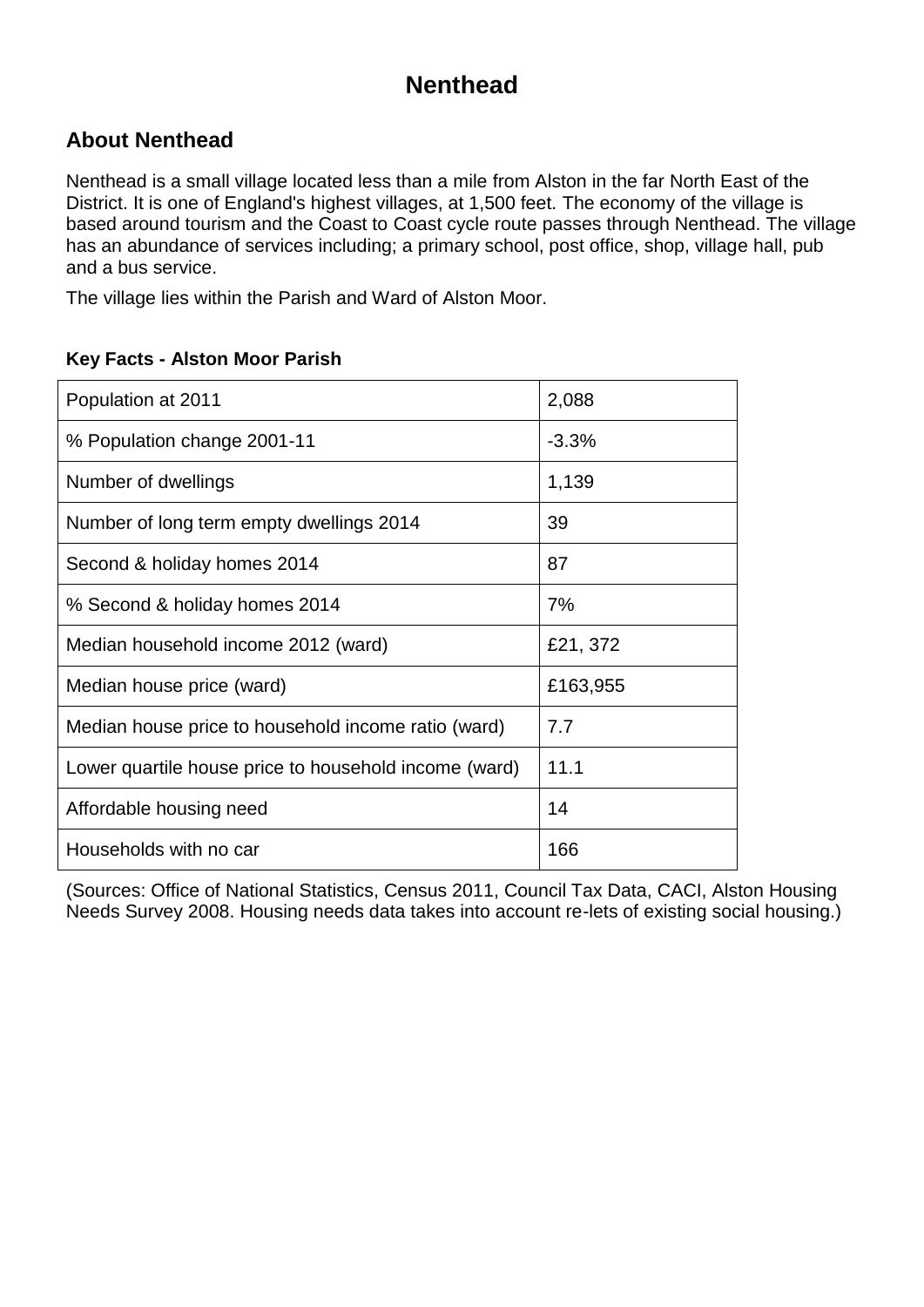### **Map showing site in Nenthead**

Blue boundary - Preferred sites proposed for allocation

Red boundary - Sites assessed and not proposed for allocation

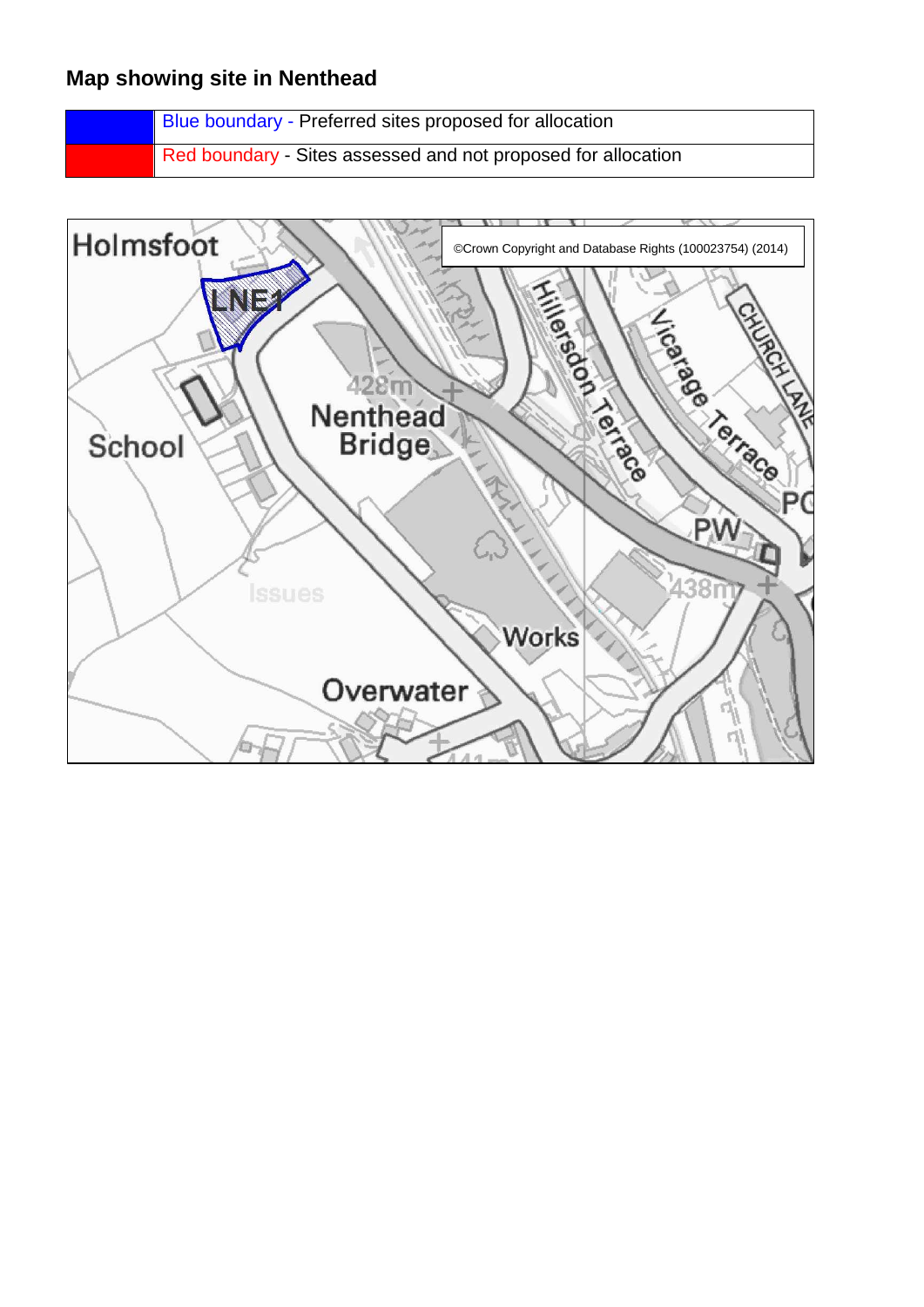# **LNE1 - Moredun Garage, Nenthead**



### **LNE1 - Moredun Garage, Nenthead**

| Is this site proposed for<br>development? | Yes                                                                                                                                                                                                                                                                                                                                                                                             |
|-------------------------------------------|-------------------------------------------------------------------------------------------------------------------------------------------------------------------------------------------------------------------------------------------------------------------------------------------------------------------------------------------------------------------------------------------------|
| <b>Size</b>                               | 0.20 hectares                                                                                                                                                                                                                                                                                                                                                                                   |
| <b>Potential Number of Houses</b>         | 6                                                                                                                                                                                                                                                                                                                                                                                               |
| Brownfield?                               | Yes                                                                                                                                                                                                                                                                                                                                                                                             |
| <b>Description</b>                        | The site is a brownfield site. The site is a slightly sloping site<br>with some topographical constraints to address. There are two<br>large buildings on the site and a number of inspection<br>chambers. None of the buildings are suitable for conversion<br>due to state of repair and method of construction. The site has<br>an existing access which serves the previous commercial use. |
|                                           | There are a number of trees on the site. The adjacent uses are<br>residential and a school. The site is located outside the main<br>residential element of Nenthead adjacent to the school. The<br>development of the site would respect the current form of the<br>settlement within this area.                                                                                                |
| Is the site suitable?                     | The site was identified as suitable in the SHLAA.                                                                                                                                                                                                                                                                                                                                               |